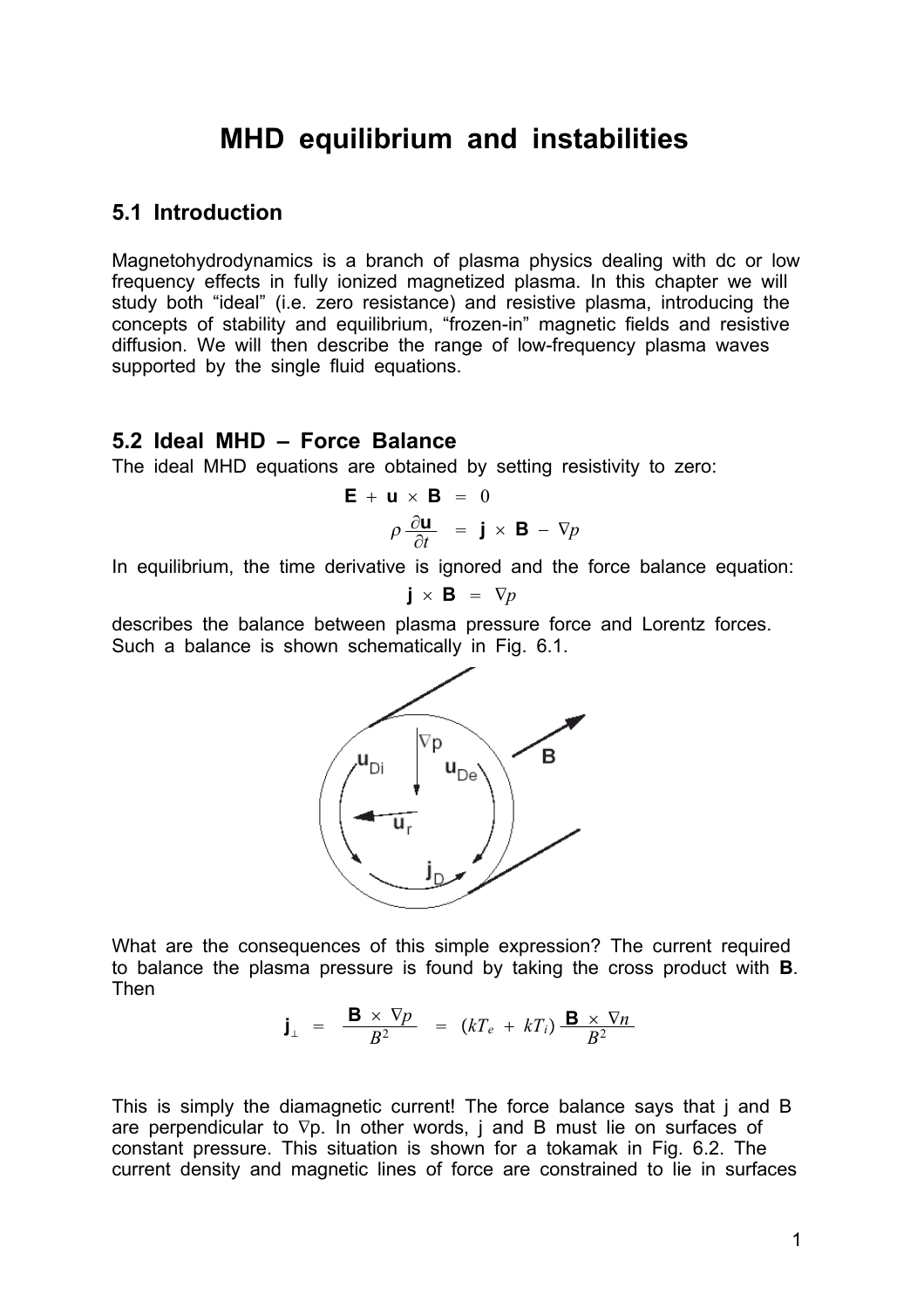of constant plasma pressure. The angle between the current and field increases as the plama pressure increases.



In the direction parallel to B:

$$
\frac{\partial p}{\partial z} = 0
$$

Plasma pressure is constant along a field line. (Why is this?)

#### 5.2.1 Magnetic pressure From Maxwell's equation

$$
\mathbf{j} = \frac{1}{\mu_0} \nabla \times \mathbf{B}
$$

$$
\nabla p = \frac{1}{\mu_0} (\nabla \times \mathbf{B}) \times \mathbf{B} = \frac{1}{\mu_0} [(\mathbf{B} \cdot \nabla) \mathbf{B} - \frac{1}{2} \nabla B^2]
$$

or

$$
\nabla (p + \frac{B^2}{2\mu_0}) = \frac{1}{\mu_0} (\mathbf{B} \cdot \nabla) \mathbf{B}
$$

If the magnetic field lines are straight and parallel, so that the right side vanishes. Pressure balance gives

$$
p + \frac{B^2}{2\mu_0} = 0
$$

and  $\frac{B^2}{2\mu_0}$  represents the magnetic pressure. Thus, if the plasma exhibits a pressure gardient, there is a corresponding gradient in the magnetic pressure that ensures the total pressure is constant in the plasma fluid. Note the ratio of particle pressure to magnetic pressure is  $\beta$ .

$$
\beta = \frac{nkT}{B^2/2\mu_0}
$$

In most fusion plasmas at low pressure  $\beta \ll 1$ . For tokamaks,  $\beta$  does not exceed a few percent.

#### Example Pressure-balanced plasma column:  $\theta$  -pinch

So called because plasma currents flow in  $\theta$ -direction.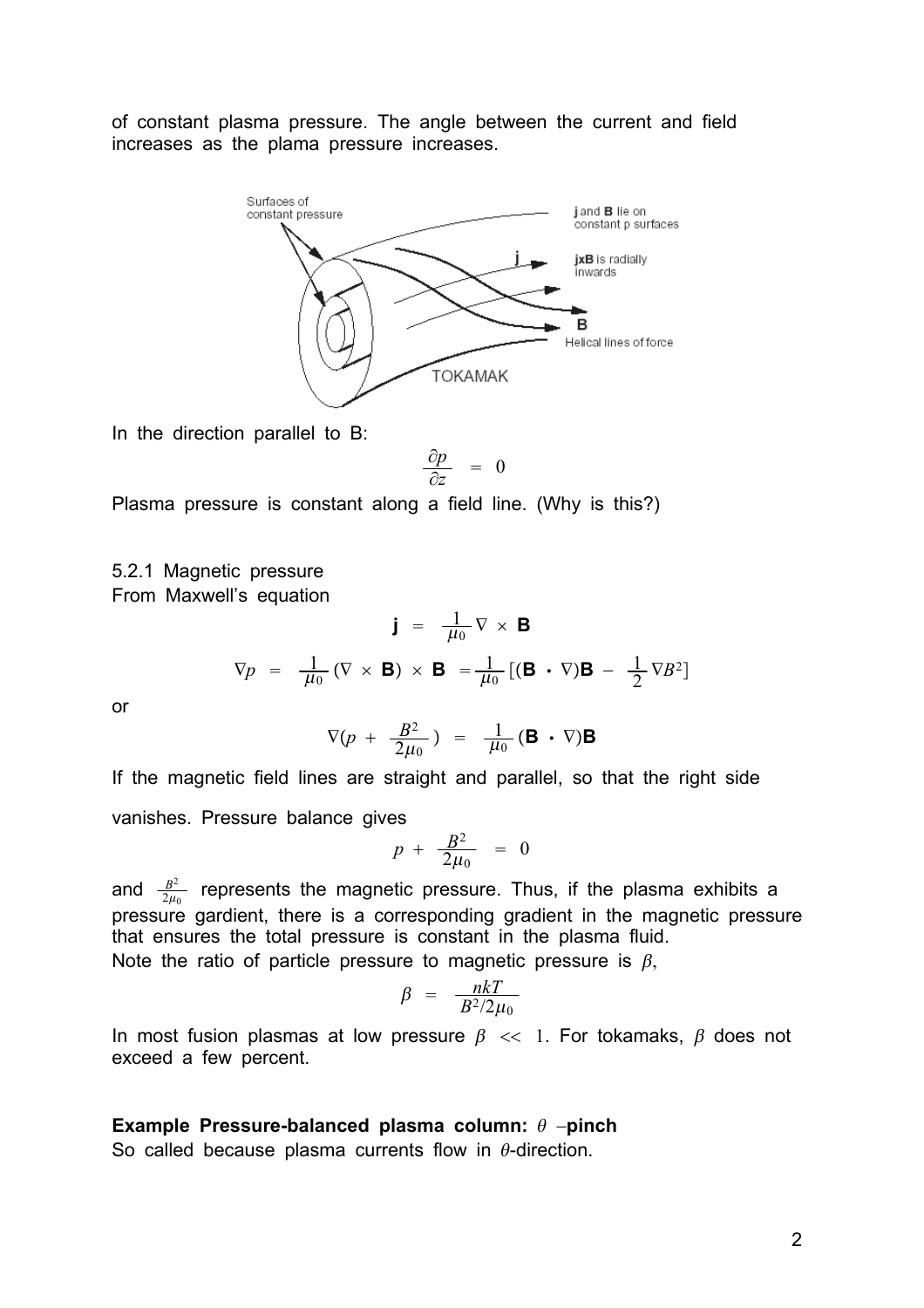Take the column to be  $\infty$  length, uniform in z-dir. By symmetry, i

B has only z-component j has only  $\theta$  component  $\nabla p$  has only r component

So we only need force

 $(\mathbf{i} \times \mathbf{B})_r - (\nabla p)_r = 0$ 

Ampere

$$
(\nabla \times B)_{\theta} = (\mu_0 \mathbf{j})_{\theta}
$$

i.e.

$$
j_{\theta}B_{z} - \frac{\partial}{\partial r}p = 0
$$
  
- 
$$
\frac{\partial}{\partial r}B_{z} = \mu_{0}j_{\theta}
$$

Eliminate j:

$$
- \frac{B_z}{\mu_0} \frac{\partial B_z}{\partial r} - \frac{\partial p}{\partial r} = 0
$$

i.e.

$$
\frac{\partial}{\partial r} \left( \frac{B_z^2}{2\mu_0} + p \right) = 0
$$

**Solution** 

$$
\frac{B_z^2}{2\mu_0} + p = const
$$
  

$$
\frac{B_z^2}{2\mu_0} + p = \frac{B_{zext}^2}{2\mu_0}
$$

Think of this as a pressure equation. Equibria says total pressure  $=$  const.

$$
\underbrace{\frac{B_z^2}{2\mu_0}} + \underbrace{p}_{\sim} = const
$$

Magnetic pressure Kinetic

pressure

### **Low equilibria: Force-Free plasmas.**

In the cases the ratio of kinetic to magnetic pressure is small,  $\beta \ll 1$ , and we can approximately ignore  $\nabla p$ . Such as equilibrium is called 'force free'.

$$
\mathbf{j} \times \mathbf{B} = 0
$$

implies **j** and **B** are parallel. i.e.

$$
\mathbf{j} = \mu(r)\mathbf{B}
$$

Where  $\mu$  is a scalar, which in principle can be a function of space. Current flows along field lines, but do not across. Take divergence: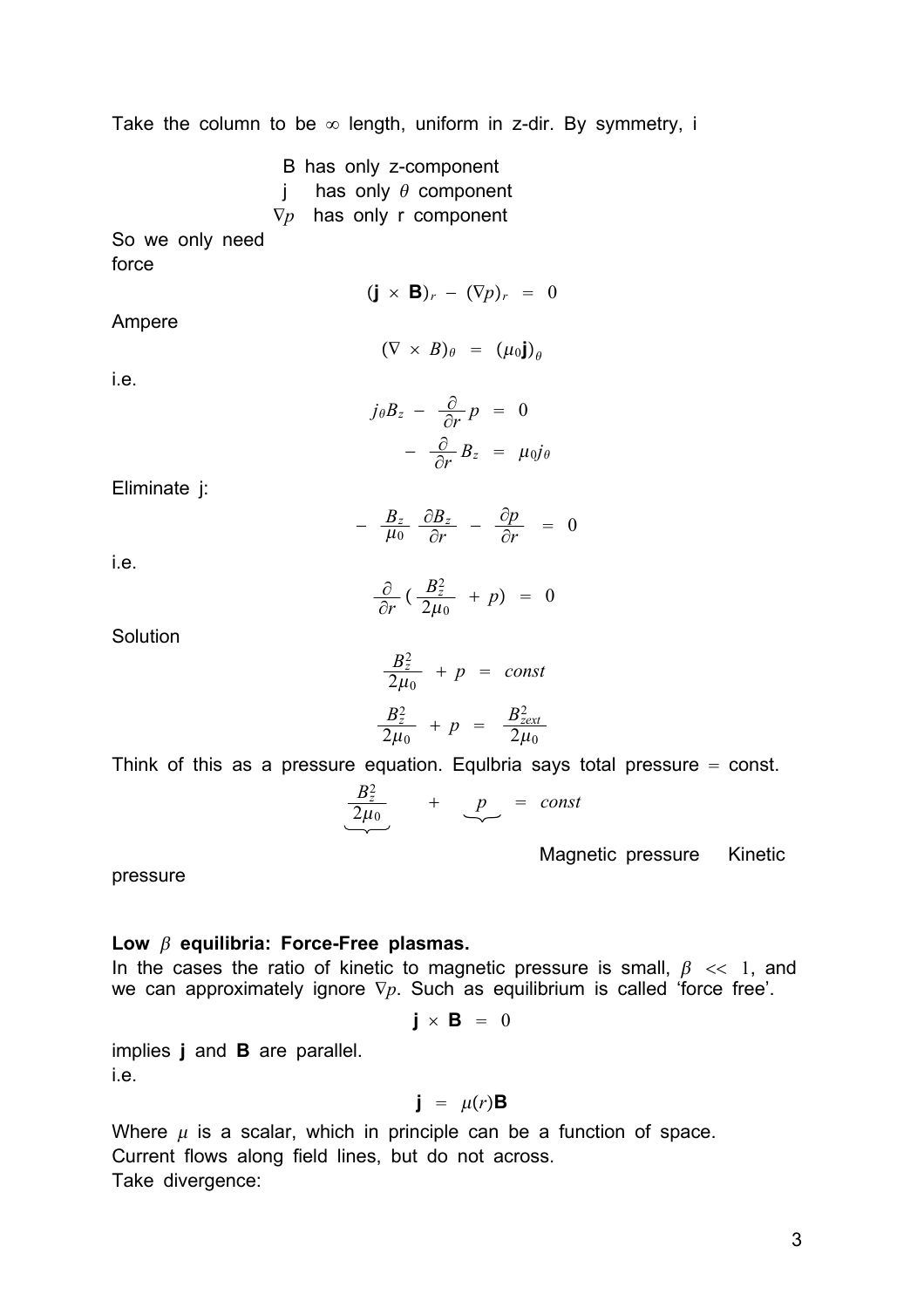$$
0 = \nabla \cdot \mathbf{j} = \nabla \cdot (\mu(r)\mathbf{B}) = \mu \nabla \cdot \mathbf{B} + \mathbf{B} \cdot \nabla \mu
$$
  
=  $\mathbf{B} \cdot \nabla \mu$ 

This equation means that  $\mu$  cannot vary along a magnetic field line. In general,  $\mu$  can have different values on different field lines, but it has to be a constant on one field line.

The simplest case is to consider  $\mu$  to be a costant. – linear force-free field

$$
\nabla \times \mathbf{B} = \mu_0 \mathbf{j} = \mu_0 \mu \mathbf{B}
$$

This is a somewhat more convenient form because it is linear in **B** (for specified  $\mu$ ).

A linear equation can in general be solved by a series expansion. SInce it is still a vector equation rather than a scalar equation, obtaining a general solution by series expansion is slightly complicated. Here we shall not discuss this general solution, but only consider the solution with cylindrical symmetry. Written in cylindrical coordinates assuming cylindrical symmetry (i.e. no variation of any quantity in  $\theta$  or z directions):

$$
-\frac{dB_z}{dr} = \mu B_\theta
$$
  

$$
\frac{1}{r} \frac{d}{dr} (r B_\theta) = \mu B_z
$$

leads to a Bessel function solution

$$
B_z = B_0 J_0(\mu r)
$$
  

$$
B_\theta = B_0 J_1(\mu r)
$$

#### **6.2.2 Magnetic tension**

It is known that two wires carrying parallel currents attract as if the magnetic lines of force were under tension.



Magnetic tension is described by the term

$$
(\mathbf{B}\ \cdot\ \nabla)\mathbf{B}\ =B_x\ \frac{\partial}{\partial x}\left(B_x\mathbf{i}\ +\ B_y\mathbf{j}\ +\ B_z\mathbf{k}\right)\ +\ \ldots
$$

If the magnetic lines of force are straight and parallel then  $B = B_x i$  and  $(\mathbf{B}\cdot\nabla)\mathbf{B} = 0$ . This term is only important if the magnetic lines of force are curved.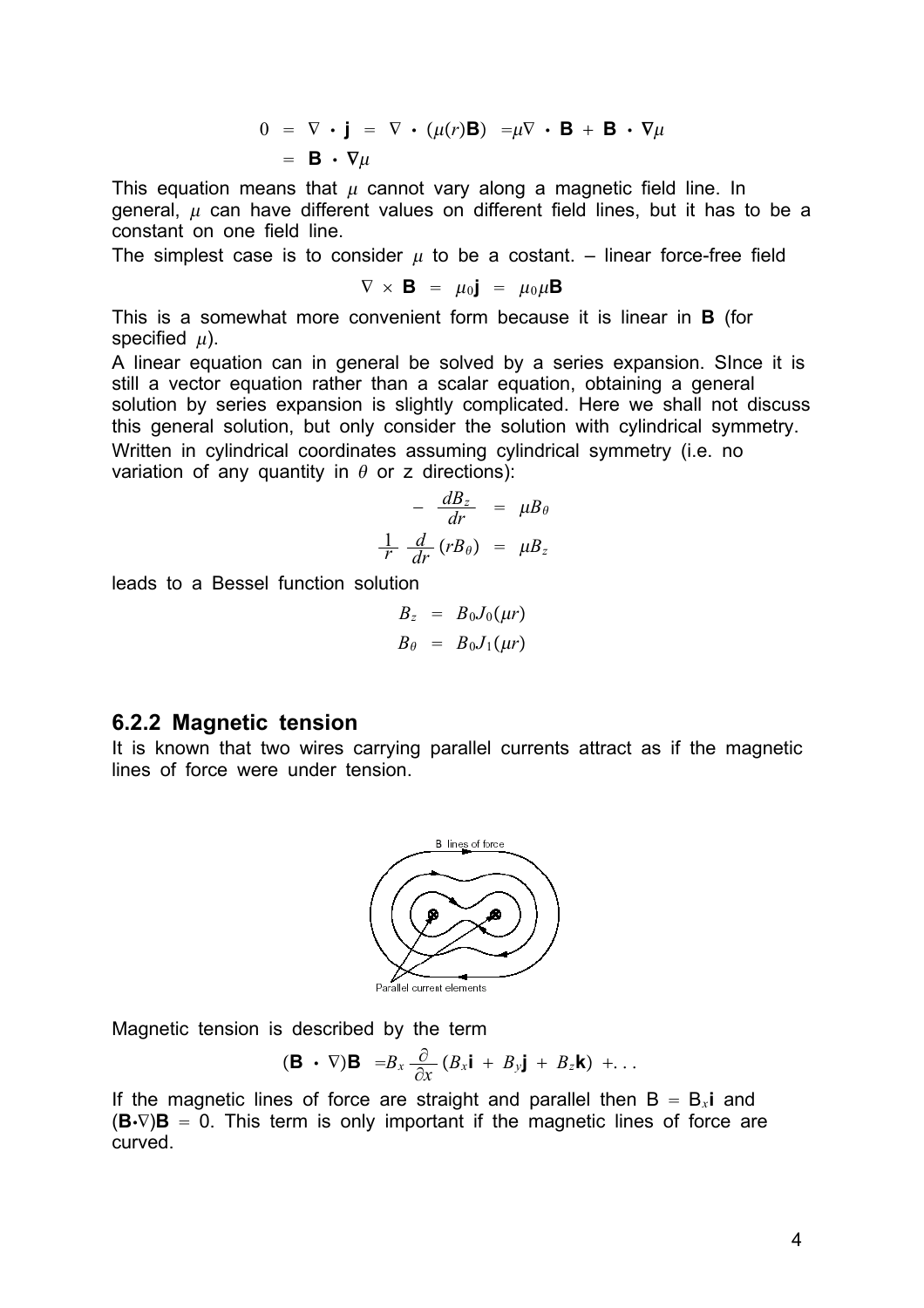

To show this, consider the geometric construction as shown and let  $\hat{\mathbf{B}}$  =  $\mathbf{B}/|\mathbf{B}|$  be the unit vector in the direction of the field. By definition,

$$
\hat{\mathbf{B}} \cdot \nabla \hat{\mathbf{B}} = \frac{\partial \hat{\mathbf{B}}}{\partial l}
$$

where I is the coordinate along the line of force. In terms of infinitesimal quantities, we have

$$
\frac{\Delta \hat{\mathbf{B}}}{\Delta l} = \frac{\hat{\mathbf{B}}(l + \Delta l) - \hat{\mathbf{B}}(l)}{\Delta l}
$$

It is clear that

$$
\hat{\mathbf{B}}(l + \Delta l) - \hat{\mathbf{B}}(l) = -\hat{\mathbf{n}}d\theta
$$

Where  $\hat{\bf{n}}$  is the unit normal to the field line, while  $\Delta l = R d\theta$ , therefore

$$
\hat{\mathbf{B}} \cdot \nabla \hat{\mathbf{B}} = -\frac{\hat{\mathbf{n}}}{R}
$$

so that the magnetic tension in inversely poportional to the radius of curvature of the magnetic field line. When the lines of force are curved, they behave as though under a tension force  $B^2/\mu_0$  per unit area. As show above this produces a force that is perpendicular to  $\overrightarrow{B}$  (parallel to  $\hat{n}$ ) and inversely proportional to the radius of curvature. Thus the lines of force can be regarded as elastic cords under tension  $B^2/\mu_0$ .

# **6.2.3 Stability of plasma columns**

Consider an unmagnetized linear plasma pinch carrying current I as shown.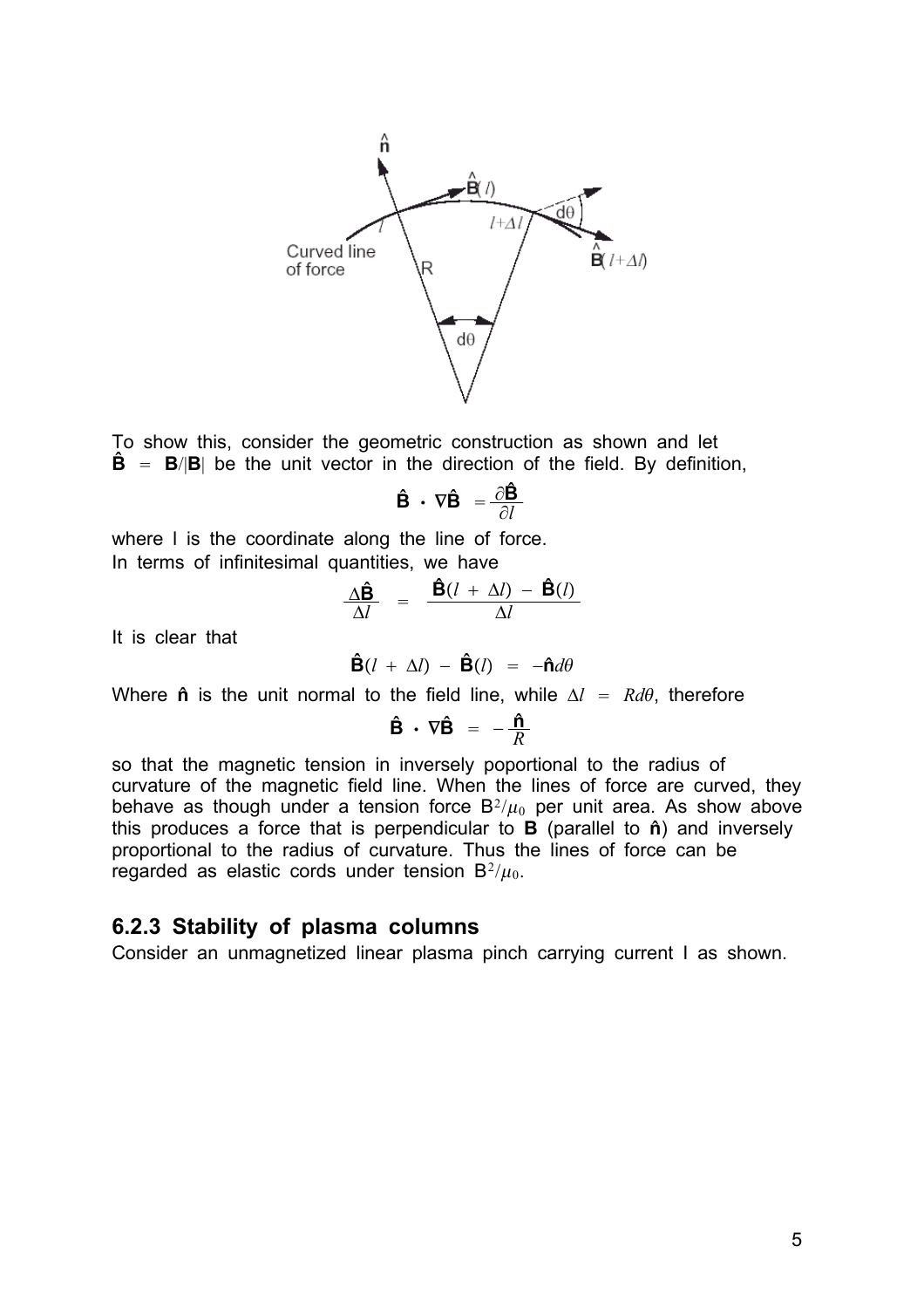

We have  $B_z = 0$  and  $B_\theta = \mu_0 I/(2\pi r)$ . If the radius of the plasma channel in some region gets smaller, the magnetic field gets larger. This increases the magnetic pressure with the result that the channel shrinks further. Though the plasma pressure increases also, it spreads out along the column and cannot balance the locally high magnetic pressure. This is an unstable equilibrium and the instability is known as the  $m = 0$  sausage instability.



Low B

If the column develops a kink, the increased pressure and tension on the high B side increases the bending. This is known as the  $m = 1$  kink instability. Instabilities can be prevented by adding a longitudinal magnetic field  $B_z$  to "stiffen" the plasma. The  $B_z^2/2\mu_0$  pressure resists the m = 0 mode and the tension  $B_z^2/\mu_0$  counters the bending.

# **5.3 Frozen-in Magnetic Fields**

We examine the behaviour of the plasma when the magnetic field changes with time. The latter generates an emf given by Faraday's law

$$
\nabla \times \mathbf{E} = -\frac{\partial \mathbf{B}}{\partial t}
$$

Taking the curl of the infinte conductivity Ohm's law and using Faraday's law then gives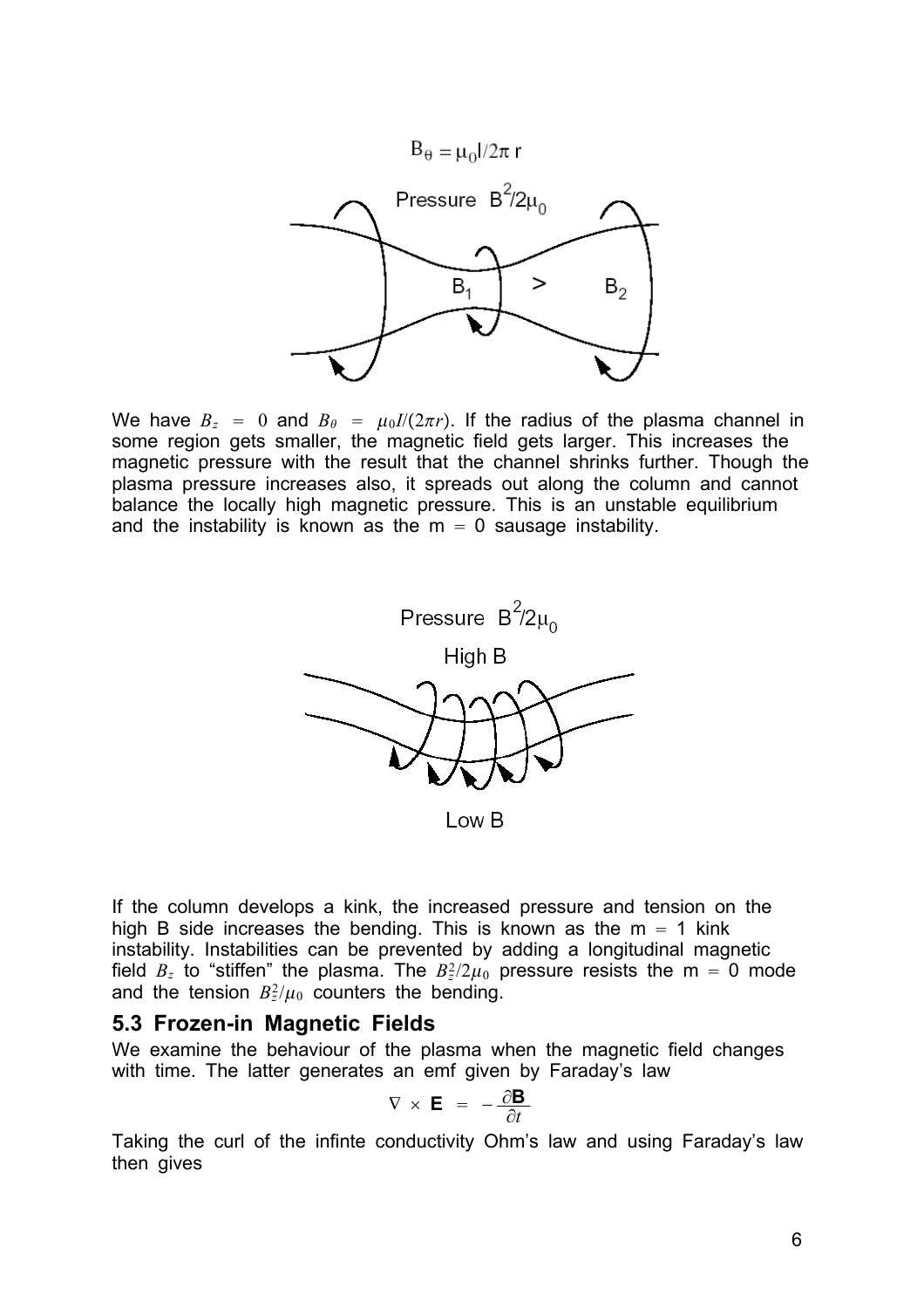$$
\frac{\partial \mathbf{B}}{\partial t} = \nabla \times (\mathbf{u} \times \mathbf{B})
$$

This relation will allow us to study the behaviour of magnetic flux through a surface moving with the plasma at velocity u.



With reference to the Fig, the magnetic flux through the surface S is

$$
\Phi_s = \int \mathbf{B} \cdot d\mathbf{s}
$$

This flux changes either through time variations in B or due to the surface moving with the plasma fluid element to a new position where B is different — the convective term. The first contribution is just

$$
\frac{\partial \Phi_s}{\partial t} = \int_S \frac{\partial \mathbf{B}}{\partial t} \cdot d\mathbf{S}
$$

To evaluate the convective component, let *dl* be a unit vector lying on the circumference of S. Due to the motion of the plasma fluid element, this element sweeps out an area  $d\mathbf{A} = \mathbf{u}dt \times d\mathbf{l}$  in time dt. The associated change in magnetic flux through this area element is

 $d\Phi = \mathbf{B} \cdot d\mathbf{A}$ . The total rate of change of flux is found by integrating along around the circumference of S:

$$
\frac{d\Phi}{dt} = \oint \mathbf{B} \cdot (\mathbf{u} \times d\mathbf{l})
$$

$$
= \oint (\mathbf{B} \times \mathbf{u}) \cdot d\mathbf{l}
$$

$$
= \int \nabla \times (\mathbf{B} \times \mathbf{u}) \cdot d\mathbf{S}
$$

where we have applied Stokes' theorem in the final step. If now we add the two components of the changing flux we obtain

$$
\frac{D\Phi_s}{Dt} = \int \left[\frac{\partial \mathbf{B}}{\partial t} - \nabla \times (\mathbf{B} \times \mathbf{u})\right] d\mathbf{S}
$$

$$
= 0
$$

The magnetic flux through S doesn't change with time. This implies that the magnetic lines of force are "frozen" into the plasma and are transported with it. Thus, if the plasma expands, the field strength decreases (reminiscent of magnetic moment). If the flux did change, there would be an induced emf established to oppose the change (Lenz's law). This would establish an  $E/B$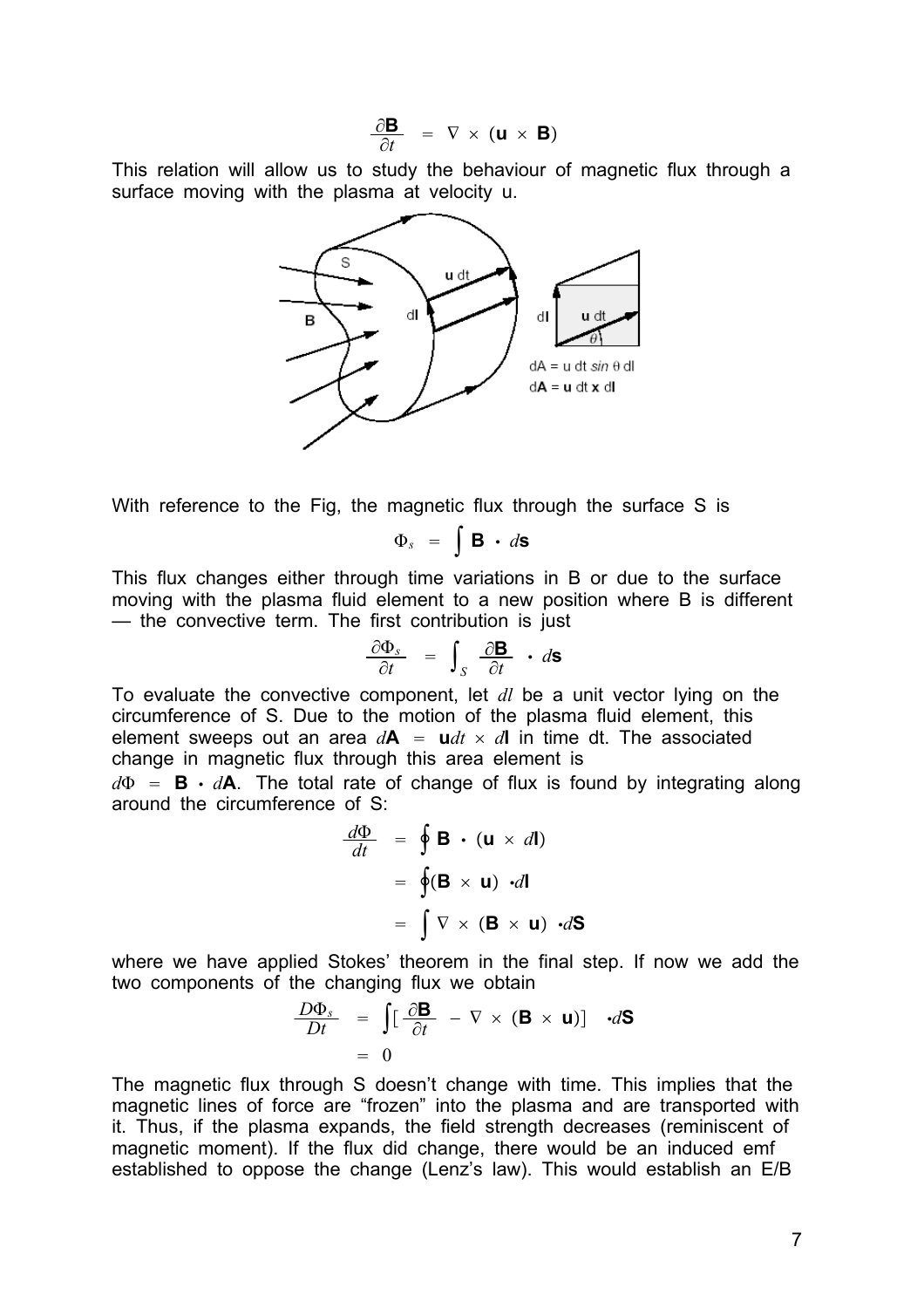drift that would change the plasma shape to preserve the magnetic flux. If the plasma is resistive, currents can flow which can dissipate the magnetic energy as we shall soon see.

## **5.4 Resistive Diffusion**

Ideal MHD assumes the plasma is a perfect conductor. Let us investigate the relationship between plasma and magnetic pressure when finite plasma resistivity allows the magnetic field to diffuse into the conducting fluid. The Ohm's law is now

$$
\mathbf{E} + \mathbf{u} \times \mathbf{B} = \eta \mathbf{j}
$$

and Faraday's law gives

$$
\frac{\partial \mathbf{B}}{\partial t} = -\nabla \times (\eta \mathbf{j} - \mathbf{u} \times \mathbf{B})
$$
  
=  $-\nabla \times (\frac{\eta}{\mu_0} \nabla \times \mathbf{B} - \mathbf{u} \times \mathbf{B})$   
=  $-\frac{\eta}{\mu_0} \nabla \times \nabla \times \mathbf{B} + \nabla \times (\mathbf{u} \times \mathbf{B})$ 

with the vector identity

$$
\nabla \times \nabla \times \mathbf{B} = \nabla (\nabla \cdot \mathbf{B}) - \nabla^2 B = -\nabla^2 B
$$

we finally obtain

$$
\frac{\partial \mathbf{B}}{\partial t} = \frac{\eta}{\mu_0} \nabla^2 B + \nabla \times (\mathbf{u} \times \mathbf{B})
$$

The is the finite resistivity version of the  $\frac{\partial \mathbf{B}}{\partial t} = \nabla \times (\mathbf{u} \times \mathbf{B})$  for ideal fluid. The right side now includes a diffusive term that accounts for resistive decay of the magnetic field energy. We make some order of magnitude comparisons of the two terms:

$$
\nabla \times (\mathbf{u} \times \mathbf{B}) \sim \frac{\Delta(uB)}{\Delta x} \sim \frac{uB}{L}
$$

where L is the scale length for change of u or B by a factor of two or three. For the diffusive term we have

$$
\frac{\eta}{\mu_0} \nabla^2 B \sim \frac{\eta}{\mu_0} \frac{\Delta(\partial B/\partial x)}{\Delta x} \sim \frac{\eta}{\mu_0} \frac{B}{L^2}
$$

We now define the magnetic Reynold's number R*<sup>m</sup>* as the ratio of the estimates of the convective and diffusive terms:

$$
R_m = \frac{uB}{L} / (\frac{\eta}{\mu_0} \frac{B}{L^2}) = \frac{\mu_0 uL}{\eta}
$$

For low resistivity plasma ( $\eta \rightarrow 0$ ),  $R_m \gg 1$  and the above equation reduces to  $\frac{\partial \mathbf{B}}{\partial t} = \nabla \times (\mathbf{u} \times \mathbf{B})$  describing frozen-in flow. For higher resistivity,  $R_m$ <sup> $\le$ </sup> << 1 the plasma behaves like an ordinary conductor  $(\mathbf{u} \times \mathbf{B}) = 0$  and we obtain a diffusion equation:

$$
\frac{\partial \mathbf{B}}{\partial t} = \frac{\eta}{\mu_0} \nabla^2 B
$$

which can be solved using separation of variables. As a rough estimate, we write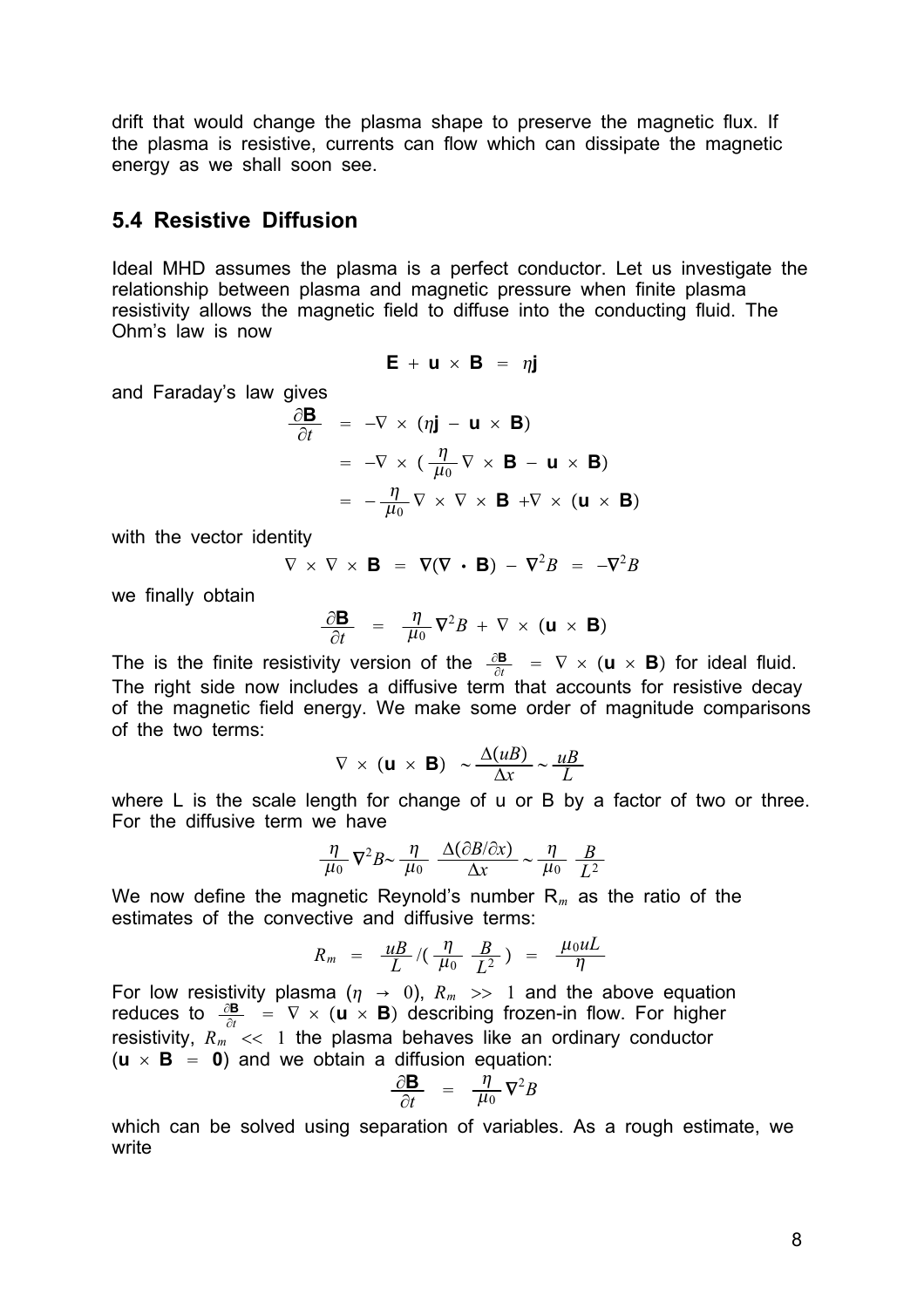$$
\frac{\partial \mathbf{B}}{\partial t} = \frac{\eta}{\mu_0} \frac{\mathbf{B}}{L^2}
$$

giving

 $\mathbf{B} = \mathbf{B} \exp(-t/\tau_R)$ 

where

$$
\tau_R = \frac{\mu_0 L^2}{\eta}
$$

is the characteristic time for magnetic penetration into the conducting fluid. In the case where B diffuses through a conducting plasma ( $u = 0$ ), the moving B lines of force induce eddy currents that ohmically heat the plasma. This energy comes from the magnetic field. The induced current is  $\mu_0$ **j** =  $\nabla \times$  **B**~*B*/*L* and the energy lost per unit volume by the field to heat the plasma in time  $\tau_R$  is

$$
\eta j^2 \tau_R = \eta \left( \frac{B}{\mu_0 L} \right)^2 \left( \frac{\mu_0 L^2}{\eta} \right) = \frac{B^2}{\mu_0}
$$

This corresponds nicely with the initial magnetic field energy density. Thus  $\tau_R$ is the time for the magnetic energy to be resistively dissipated into heat.

# **Plasma Instabilities**

The MHD configurations and flow phenomena we have studied so far assume that space plasma systems are in stable equlibrium. However, evidence shows that plasma systems are often unstable. We introduce the basic concepts and methods to discuss how steay-state equilibrium structures become unstable, we will limit dicussion in this chapter to MHD instablilites only primarily associated with large-scale phenomena.

# **6.1 Classification of Instabilities**

Instabilities may be classified accoding to the type of free energy available to drive them. There are four categories:

1. Streaming instabilities.

In this case, either a beam of energetic particles travels through the plasma, or a current is driven through the plasma so that the different species have drifts relative to one another. The drift energy is used to excite waves, and oscillation energy is gained at the expense of the drift energy in the unperturbed state.

#### 2. Rayleigh-Taylor instabilities.

In this case, the plasma has a density gradient or a sharp boundary, so that it is not uniform. In addition, an external, nonelectromagnetic force is applied to the plasma. It is this force which drives the instability.

3. Universal instablities.

Even when there are no obvious driving forces such as an electric or a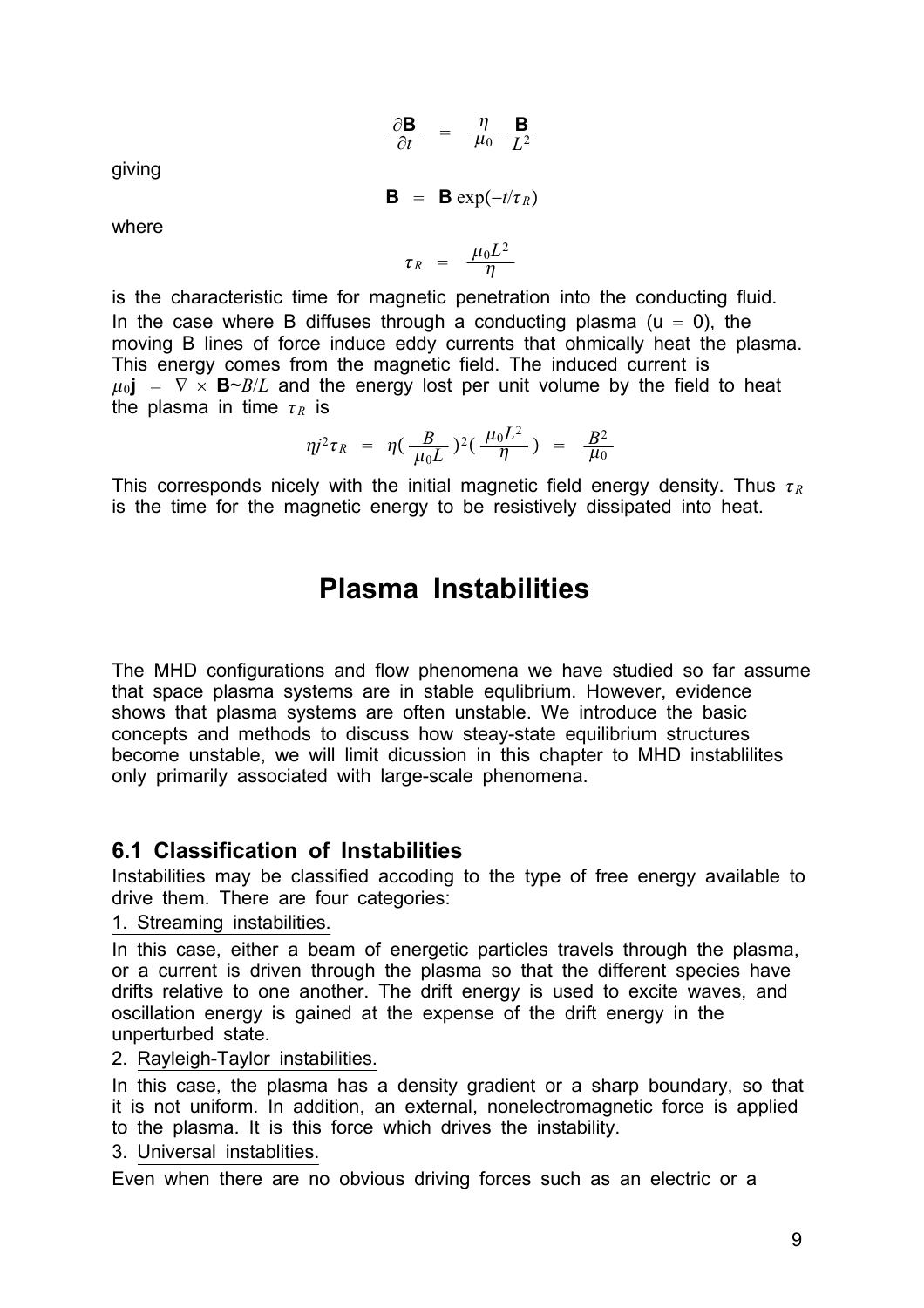gravitational field, a plasma is not in perfect thermodynamic equilbrium as long as it is confined. The plasma pressure tends to make the plasma expand, and the expansion energy can drive an instability. This type of free energy is always present in any finite plasma, and the resulting waves are called universal instabilities.

## 4. Kinetic instabilities.

In fluid theory the velocity distributions are assumed to be Maxwellian. If the distributions are in fact not Maxwellian, there is a deviation from thermodynamic equilibrium; and instabilities can be derived by the anisotropy of the velocity distribution. For instance, if  $T_{\text{N}}$  and  $T_{\text{L}}$  are different, an instability called the modified Harris instability can arise. In mirror devices, there is a deficit of particles with large  $v_y/v_y$  because of the loss cone; this anisotropy gives rise to a "loss core instability".

The instabilities driven by anisotropy cannot be described by fluid theory and a detailed treatment of them is beyond the scope of this course.

# **6.2 Methods of Instability Analysis**

A method used to study equilibrium problems imagines the system to undergo a small displacement as the result of the application of an arbitray force. If the force increases the displacement and thereby deforms the system, the system is said to be unstable. If, however, the effects of the force are damped and the system returns to the initial configuration, the system is considered stable.

- **1.** Normal mode: examine whether the pertubation grows or damps by studying the motion of the particles in the immediate neighborehood.
- **2.** energy principle methods: by calculating the energy of the initial and final states.

Consider two point masses in a one-dimensional potental field V(x) as shown. A small pertubation applied to point A will cause the mass to oscillate about the equilbrium point while perturbation applied to at point B will accelerate the mass away from the equilibrium point. System A is stable and system B is unstable.

Let the coordinate of the equilbrium position be given by  $x_0$  and the force  $F(x)$ . The equation of motion of the mass m at position x, obtained by Taylor expansion about the point  $x_0$  :

$$
m \frac{d^2x}{dt^2} = F(x)
$$
  
=  $F(x_0) + F'(x_0)(x - x_0) + ...$   
=  $F'(x_0)(x - x_0) + ...$ 

where  $x_0$  is the equilibrium position,  $F(x_0) = 0$ let  $\xi = x - x_0$  and ignored higher-order terms.

$$
m \frac{d^2 \xi}{dt^2} = F'(x_0) \xi
$$

The solution of this equation: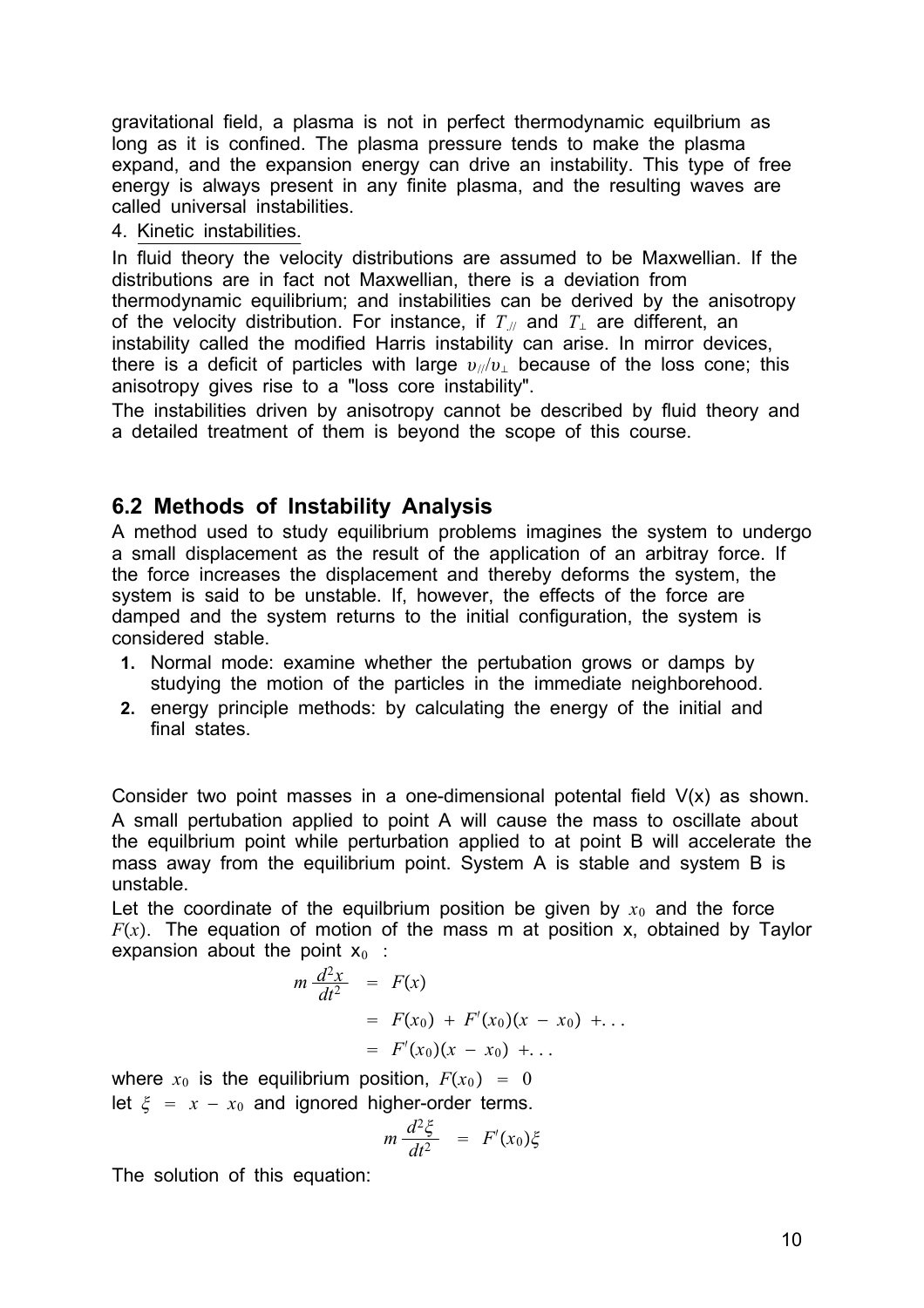$$
\xi = \xi_0 \exp[\frac{F'(x_0)}{m}]^{1/2}t
$$

$$
= \xi_0 \exp(i\omega t)
$$

where  $\omega^2 = -F'(x_0)/m$ .

A:  $F'(x_0)$  < 0,  $\omega$  real, the solution is oscillatory B:  $F'(x_0) > 0$ , the distubance grows exponentially.

As another example, condider two vessels in which thers are two kinds of fluids in a gravitaonal filed. Let the fluid on the top in one case (left) be lighter than the one on the bottom, and let the reverse be true in the other case (right). Both systems are initally in equilibrium. Introduce now a small pertubation in the form of waves, to the interfaces of two fluids.

Left: the waves will oscillate about the equilibrium and will eventually damp out

Right: the waves will grow, which will ead to the interchange of the positions of the upper and lower fluids.

The lower-energy state is reached by lowering the potential energy.

### **6.3 Two-stream Instability (Buneman instability)**

As a simple example of a steaming instability, consider a uniform plasma in which the ions are stationary and the electrons have a velocity  $v_0$  relative to the ions. Let the plasma be cold  $(kT_e = kT_i = 0)$ , and let there be no magnetic field  $(B_0 = 0)$ . We first separate teh dependent variables into two parts: an "equilibrium" part indicated by a subscript 0, and a "pertubation" part indicated by a subscript 1.

$$
n_e = n_0 + n_1, \mathbf{v}_e = \mathbf{v}_0 + \mathbf{v}_1, \mathbf{E} = \mathbf{E}_0 + \mathbf{E}_1
$$

The equations of motion for the ions and the electrons are, to first order,

$$
Mn_0 \frac{\partial \mathbf{v}_{i1}}{\partial t} = en_0 \mathbf{E}_1
$$

$$
mn_0 \left[ \frac{\partial \mathbf{v}_{e1}}{\partial t} + (\mathbf{v}_0 \cdot \nabla) \mathbf{v}_{e1} \right] = -en_0 \mathbf{E}_1
$$

We look for electrostic waves of the form

$$
\mathbf{E}_1 = E e^{i(kx - \omega t)} \hat{x}
$$

where  $\hat{x}$  is the direction of  $v_0$ .

$$
- i\omega Mn_0 \mathbf{v}_{i1} = en_0 \mathbf{E}_1 \Rightarrow \mathbf{v}_{i1} = \frac{ie}{M\omega} E\hat{x}
$$
  

$$
mn_0(-i\omega + ikv_0)\mathbf{v}_{e1} = -en_0 \mathbf{E}_1 \Rightarrow \mathbf{v}_{e1} = -\frac{ie}{m} \frac{E\hat{x}}{\omega - kv_0}
$$

The velocities  $v_{i1}$  are in the x direction, and we may omit the subscript x. The ion equation of continuity yields

$$
\frac{\partial n_{i1}}{\partial t} + n_0 \nabla \cdot \mathbf{v}_{i1} = 0 \Rightarrow n_{i1} = \frac{k}{\omega} n_0 v_{i1} = \frac{ien_0k}{M\omega^2} E
$$

Note that the orther terms in  $\nabla \cdot (n v_i)$  vanish because  $\nabla n_0 = v_{0i} = 0$ . The electron equation of continuity is: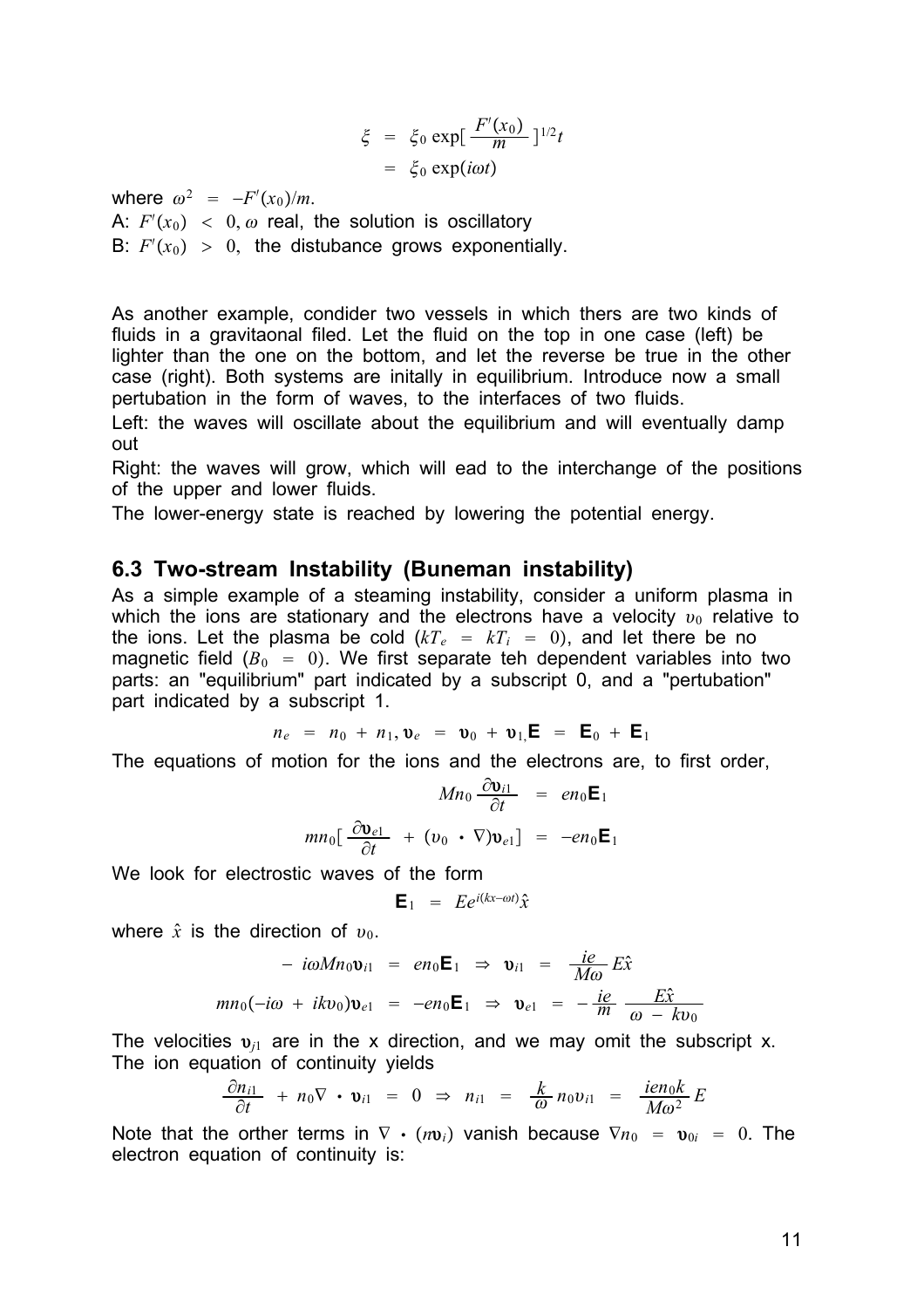$$
\frac{\partial n_{i1}}{\partial t} + n_0 \nabla \cdot \mathbf{v}_{e1} + (\mathbf{v}_0 \cdot \nabla)n_{e1} = 0
$$
  
\n
$$
(-i\omega + ik\nu_0)n_{e1} + ikn_0\nu_{e1} = 0
$$
  
\n
$$
n_{e1} = \frac{kn_0}{\omega - kv_0} \nu_{e1} = -\frac{iekn_0}{m(\omega - kv_0)^2}E
$$

Since the unstable waves are high-frequency plasma oscillations, we may not use the plasma approximation but must use Poisson's equation:

$$
\epsilon_0 \nabla \cdot \mathbf{E}_1 = e(n_{i1} - n_{e1})
$$
  
 
$$
ik\epsilon_0 E = e(ien_0kE) \left[ \frac{1}{M\omega^2} + \frac{1}{(\omega - kv_0)^2} \right]
$$

The dispersion relation is found upon dividing by  $ik\epsilon_0 E$  :

$$
1 = \omega_p^2 \left[ \frac{m/M}{\omega^2} + \frac{1}{(\omega - kv_0)^2} \right]
$$

Let us see if oscillations with real k are stable or unstable. If all the roots  $\omega_j$ are real, each root would indicate a possible oscillation

$$
\mathbf{E}_1 = E e^{i(kx-\omega_j t)} \hat{\mathbf{x}}
$$

If some of the roots are complex, they will occur in complex conjugate pairs. Let these complex roots be written

$$
\omega_j = \alpha_j + i\gamma_j
$$

The time dependence is now given by

$$
\mathbf{E}_1 = E e^{i(kx - \alpha_j t)} e^{\gamma_j t} \hat{\mathbf{x}}
$$

Positive Im( $\omega$ ) indicates an exponentially growing wave; negative Im( $\omega$ ) indicates a damped wave. Since the roots  $\omega_i$  occur in conjugate paris, one of these will always be unstalbe unless all the roots are real. The damped roots are not self-excited and are not of interesting.



The dispersion relation can be analyzed without actually solving the fouth-order equation. Let us define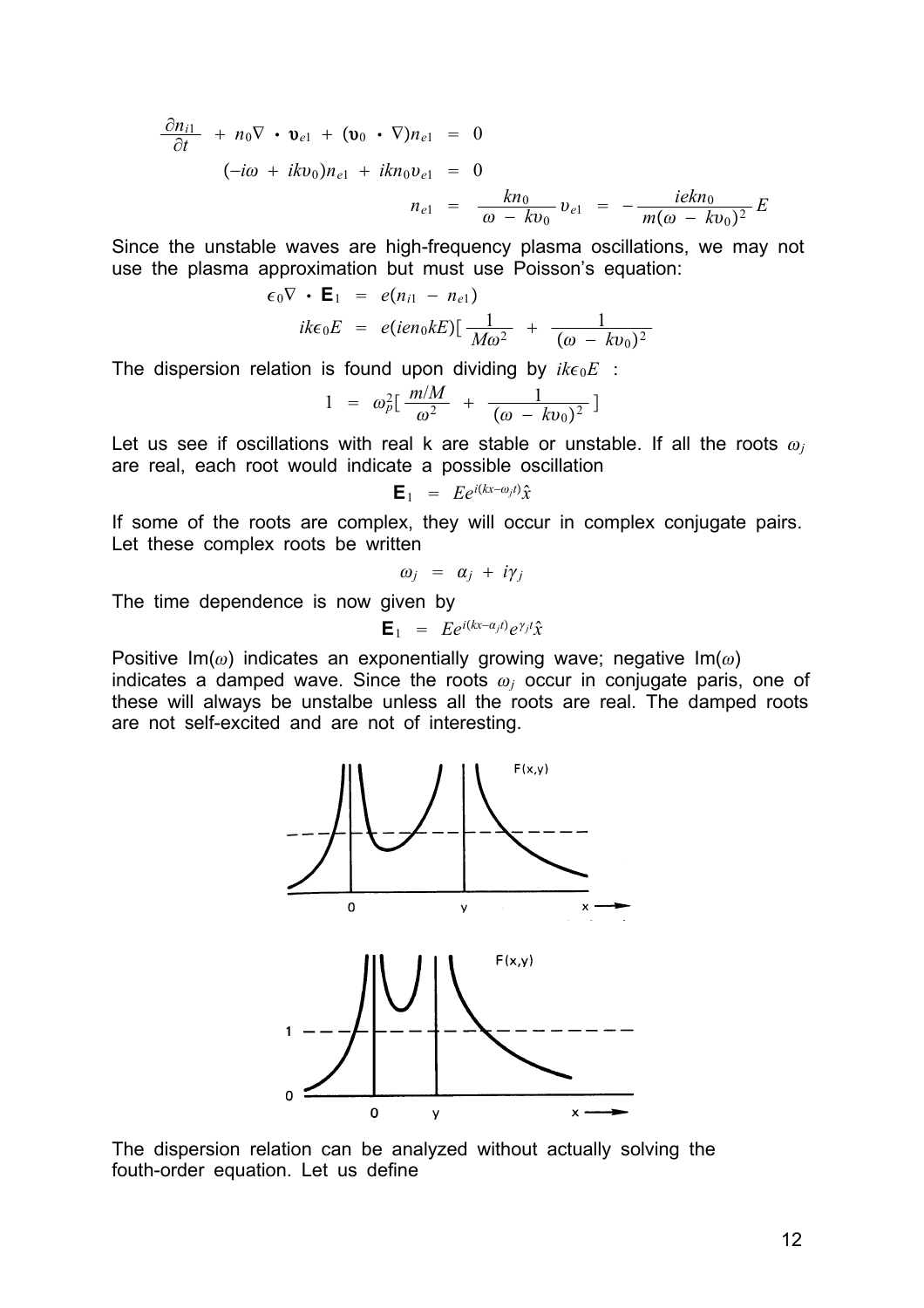$$
x = \frac{\omega}{\omega_p}; y = \frac{kv_0}{\omega_p}
$$
  

$$
1 = \frac{m/M}{x^2} + \frac{1}{(x - y)^2} = F(x, y)
$$

For any give value of y, we can plot  $F(x, y)$  as a funciton of x. This function will have singularites at  $x=0$  and  $x=y$ . The intersections of this curve with the line  $F(x, y) = 1$  gives the values of x satisfying the dispersion relation. However, we are only guaranteed two real roots. The other two can be complex. This occurs, for example, when the local minimum value of  $F(x, y) > 1$ . These complex roots correspond to unstable waves.

The maximum growth rate predicted is, for  $m/M \ll 1$ ,

$$
\text{Im}(\frac{\omega}{\omega_p}) \simeq (\frac{m}{M})^{1/3}
$$

# **6.4 The "Gravitational" Instability (Rayleigh-Taylor Instability)**

The famous Rayleigh-Taylor configuration corresponds to the case in which **F** is the gravitational force. A magnetized fluid exists on one side and a magnetic field on the other sider. Let the plane boundary be in teh yz-plane and let thre be a density gradient in the -x-direction. Let  $\mathbf{B}_0$  be in the z-direction. We assume the plasma  $\beta$  is low so that we can let  $kT_e = kT_i = 0$ . This implies that there is no diamagnetic current (due to  $\nabla n$ .

In the equilbrium state, the ions obey the equation

$$
Mn_0(v_0 \cdot \nabla)v_0 = qn\mathbf{v}_0 \times \mathbf{B}_0 + Mn_0\mathbf{g}
$$

if g is a constant,  $v_0$  will be also; and  $(v_0 \cdot \nabla) v_0$  vanishes. Taking the cross product of the above equation with  $B_0$ , we find

$$
\mathbf{v}_0 = \frac{M}{q} \frac{\mathbf{g} \times \mathbf{B}_0}{B_0^2} = -\frac{g}{\Omega_c} \hat{y}
$$

which is just the guiding center drift of ions acted on by the gravitational force. Here  $\Omega_c = gB/M$  is the ion Larmor frequncy. We can obtain a similar equation for the electrons that drift in the opposite direction. However, in the limit  $m/M \rightarrow 0$ , the electron contribution can be ignored.